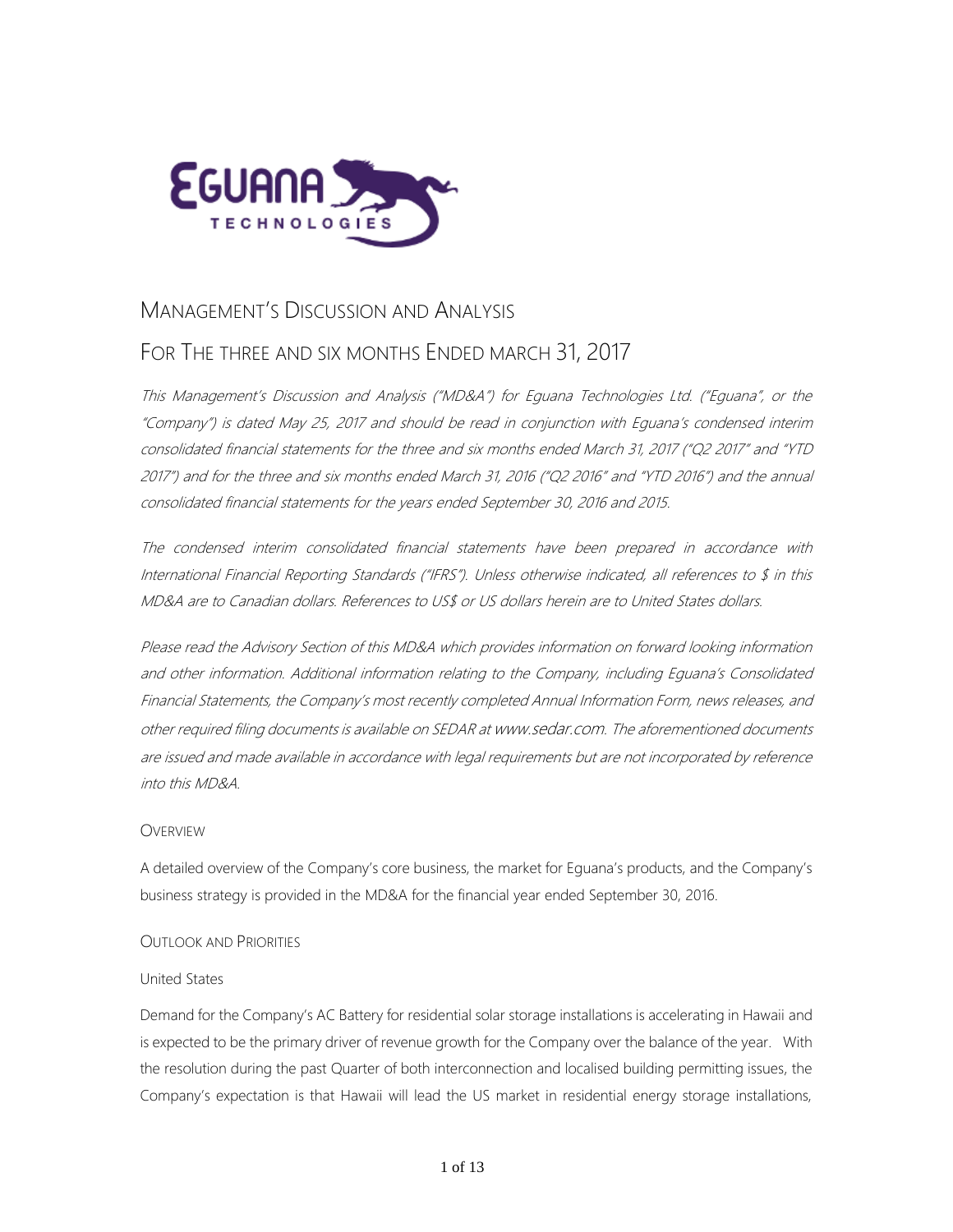providing a roadmap for the other states, including California and New York. During the Quarter, Eguana's AC Battery became the only grid interactive lithium-ion based battery system approved by the Honolulu Department of Planning and Permitting's Material and Methods expedited approval process, shortening the installation approval timeframe from several months to a 5-minute web-based automatic approval. This change has accelerated our partner's sale processes, leading to the \$2.5 million order announced on May 2 with volume shipments expected to commence in June.

Early system sales also indicate that standard system sizes in the Hawaiian market will be larger than previously anticipated, increasing per sale revenue and contribution. 60% of the AC Battery's ordered to date have been 19.2kwh's or larger. Eguana's AC Battery is easily expanded in configurations of 6.5kwh's per module, without requiring additional power controls, providing Eguana with a direct competitive technology and cost per kilowatt hour, advantage in the market.

The Company's strategy is to build on its success in Hawaii to create global channel partnerships. The Company remains engaged with a Tier One solar manufacturer to optimize a residential micro-inverter plus storage solution utilizing the AC Battery and the partner's micro-inverter technology. Upon successful field trials through the third fiscal quarter, the Company expects to be promoted within the partner's global installer network.

The Company has completed first prototypes and verification testing of its commercial three-phase product. Final detailed design changes are being completed prior to submission for UL certification. The Company focused on versatility for the commercial market applications, creating a base product of 15kw/39kwh with expandable battery capacity up to 65kwh per system. For larger system requirements, the technology allows for multiple systems to be installed in parallel together. Market applications for the Commercial AC Battery range from demand response, peak load shaving, grid services, and electric vehicle infrastructure cost control. The Company has received early pilot orders for Commercial demonstrations in Alberta, Colorado, and Texas.

Early analysis of economic drivers for the Commercial AC Battery, which vary across North America, is indicating the Company's product will deliver attractive returns in these targeted geographies. Secondary value streams are also available for developers that build up a fleet, or fleets, of systems where capacity can be bid into growing demand response and other grid service markets. Specific regions of the New York commercial market are driven by demand charges which have rate structures nearing the cost currently seen in Southern California. The Company has begun development work with a real estate development group in New York and anticipates pilot demonstrations in the fall.

Ontario and Texas both charge customers based on their percentage contribution to the top four to five system wide load "peaks" of the year. By intelligently scheduling battery dispatch from a Commercial AC Battery storage system customer bills can be substantially reduced with additional room for savings and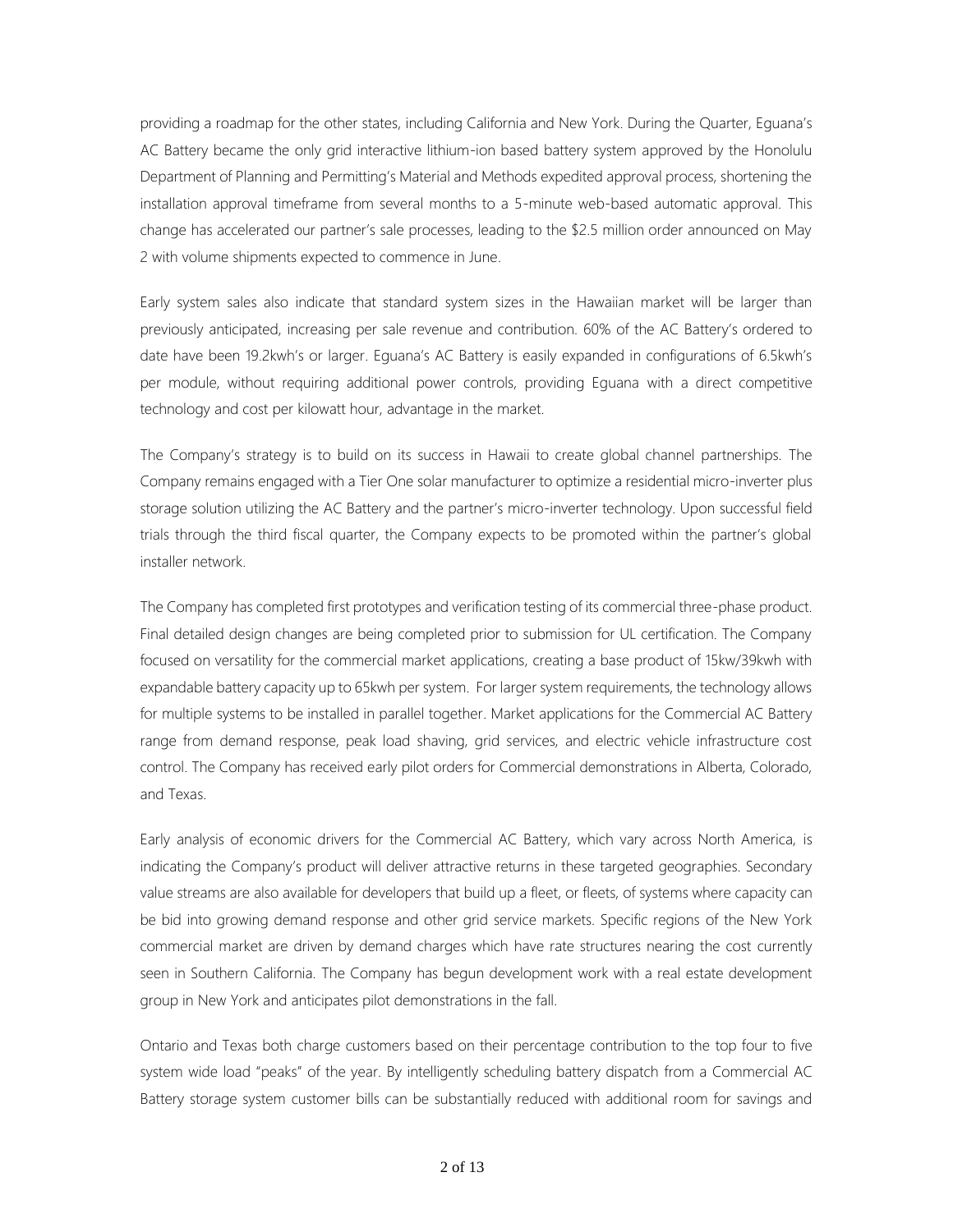revenue generated from demand charge reduction and demand response. Along with a previously scheduled demonstration planned in Texas, the Company is in the final stages of securing a pilot demonstration in Ontario for its Commercial AC Battery.

Electric vehicle infrastructure applications are a specific type of commercial load that is exposed to high demand charges. By integrating the Commercial AC Battery directly into the charging infrastructure, controls and networking, a complete solution can be delivered that reduces electricity bills to the network operator while providing the ability to deliver grid services from its fleet, without affecting vehicle charging performance. The Company has a demonstration pilot planned in July with a California electric vehicle infrastructure company.

## Europe

The Company remains actively engaged with its German automotive partner for the development of a system targeting the residential market.

The Company is also in advanced discussions with a leading European distributor with coverage across all major demand regions for an indoor product which targets the self consumption market. Europe remains the largest residential energy storage global market and based on European market feedback, "paired" systems", systems where installers are required to purchase separate non-integrated battery and power controls components, are underperforming due to installation complexity. Eguana's factory integrated AC Battery has been designed to have a simple installation process in less than two hours.

#### Australia

Australia has a blend of both consumer driven self consumption based on high electricity rates, and utility driven grid support requirements. The Company's first volume order, targeting the self consumption segment, was delayed in the quarter as its initial customer took longer than anticipated to finalize its energy storage initiatives. Alongside our partner, Itochu, discussions remain active completing first order details and timing, which is expected during the current quarter. The Company has completed product and installation training and will continue support functions, ensuring the successful volume launch.

The Company has also begun testing to validate the product's grid support capabilities with an Australian utility and is currently engaged with several distributors looking to establish or improve their energy storage product line. It is widely accepted in the industry, and the view of the Company, that the Australian market will maintain the highest growth rate in the industry in 2017 as a result of increasing electricity prices, generalized grid instability, and decreases in the solar feed-in tariff program which promotes consumer generated energy self consumption.

#### **OPERATING RESULTS**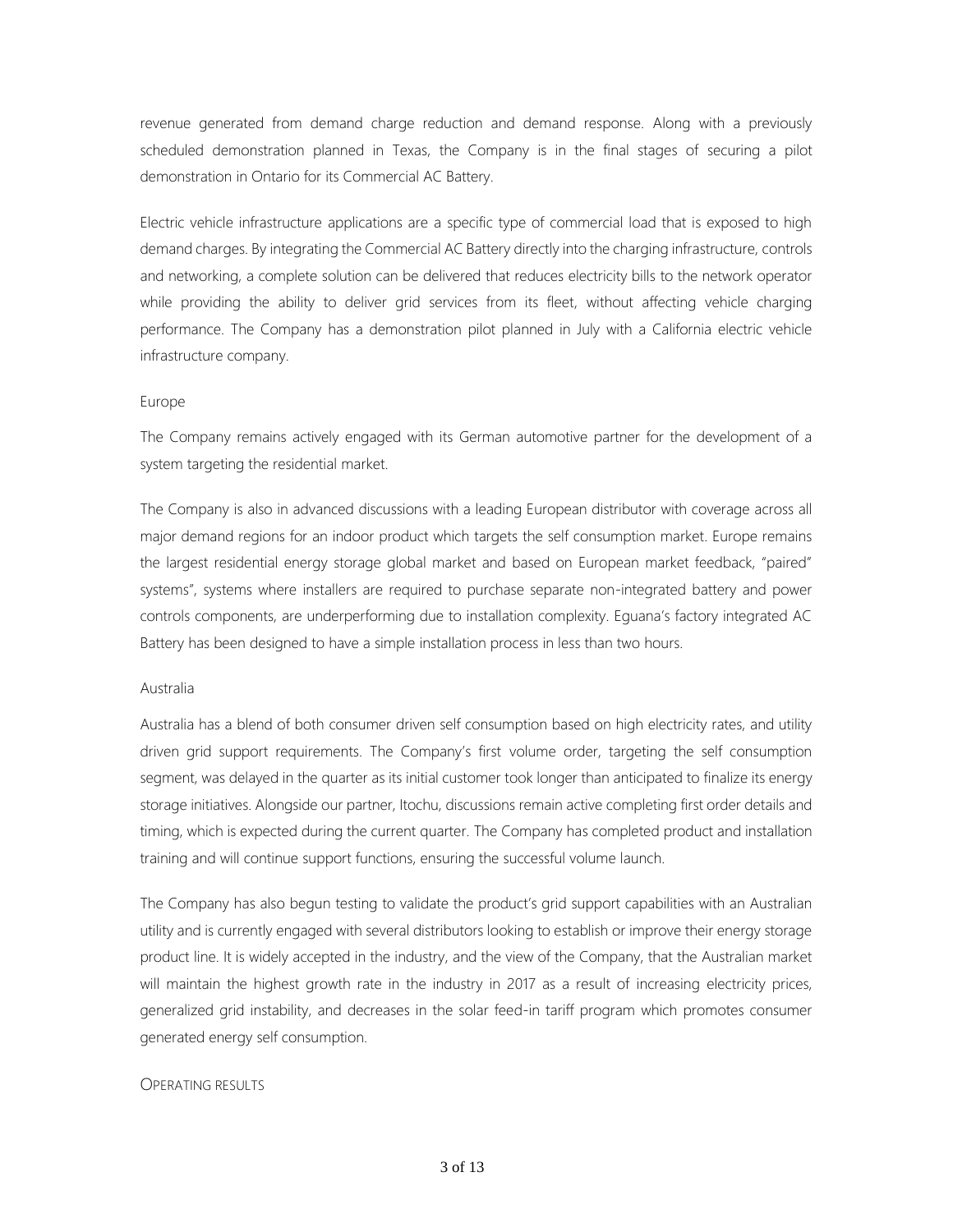|                                  | Q2 2017     | Q2 2016     | <b>YTD 2017</b> | <b>YTD 2016</b> |
|----------------------------------|-------------|-------------|-----------------|-----------------|
| Sales and engineering services   | 328,594     | 176,272     | 599,854         | 404,648         |
| Cost of goods sold               | 325,075     | 160,154     | 384,814         | 461,443         |
| Gross margin                     | 3,519       | 16,118      | 215,040         | (56, 795)       |
| Expenses                         |             |             |                 |                 |
| General and administrative       | 778,473     | 363,030     | 1,147,248       | 825,793         |
| Selling and marketing            | 191,997     | 208,090     | 415,676         | 437,484         |
| Product research and development | 81,207      | 230,127     | 354,290         | 366,134         |
| Operations                       | 119,083     | 104,602     | 256,964         | 228,805         |
|                                  | 1,170,760   | 905,849     | 2,174,178       | 1,858,216       |
| Loss before undernoted items     | (1,167,241) | (889, 731)  | (1,959,138)     | (1, 915, 011)   |
| Financing costs                  | (98, 047)   | (431,998)   | (199, 635)      | (586, 942)      |
| Gain (loss) on debentures        |             |             |                 | (18, 433)       |
| Other income                     | 4,021       | 246         | 10,003          | 251             |
| Net loss                         | (1,261,267) | (1,321,483) | (2, 148, 770)   | (2,520,135)     |
|                                  |             |             |                 |                 |

The following table sets forth a summary of the results of operations for the three and six months ended March 31, 2017 and 2016.

## Sales and engineering services

Sales and engineering services increased 186% for the three months in Q2 2017 as compared to Q2 2016. Product sales in Q2 2017 were \$275,284 and were primarily derived in Hawaii, as permitting hurdles have been resolved and installations under the self-supply program have begun. In Q2 2016, product revenue was primarily generated from the sale in the USA of residential AC Batteries and the sale of BiDirex subassemblies. In Q2 2017 the Company generated \$53,310 of sales through engineering services provided to its German automotive partner. No engineering service revenue was realized in 2016.

Sales and engineering services increased 148% for the six months ending March 31, 2017 as compared to YTD 2016. Product sales YTD 2017 were \$307,200. YTD 2016, product sales were primarily generated in the USA from residential AC Battery design wins, customers with new battery technologies who require inverters to commercialize their product and for the net zero community demonstrations. YTD 2017, the Company generated \$292,654 of sales through engineering services provided to its German automotive partner. No engineering service revenue was realized in 2016.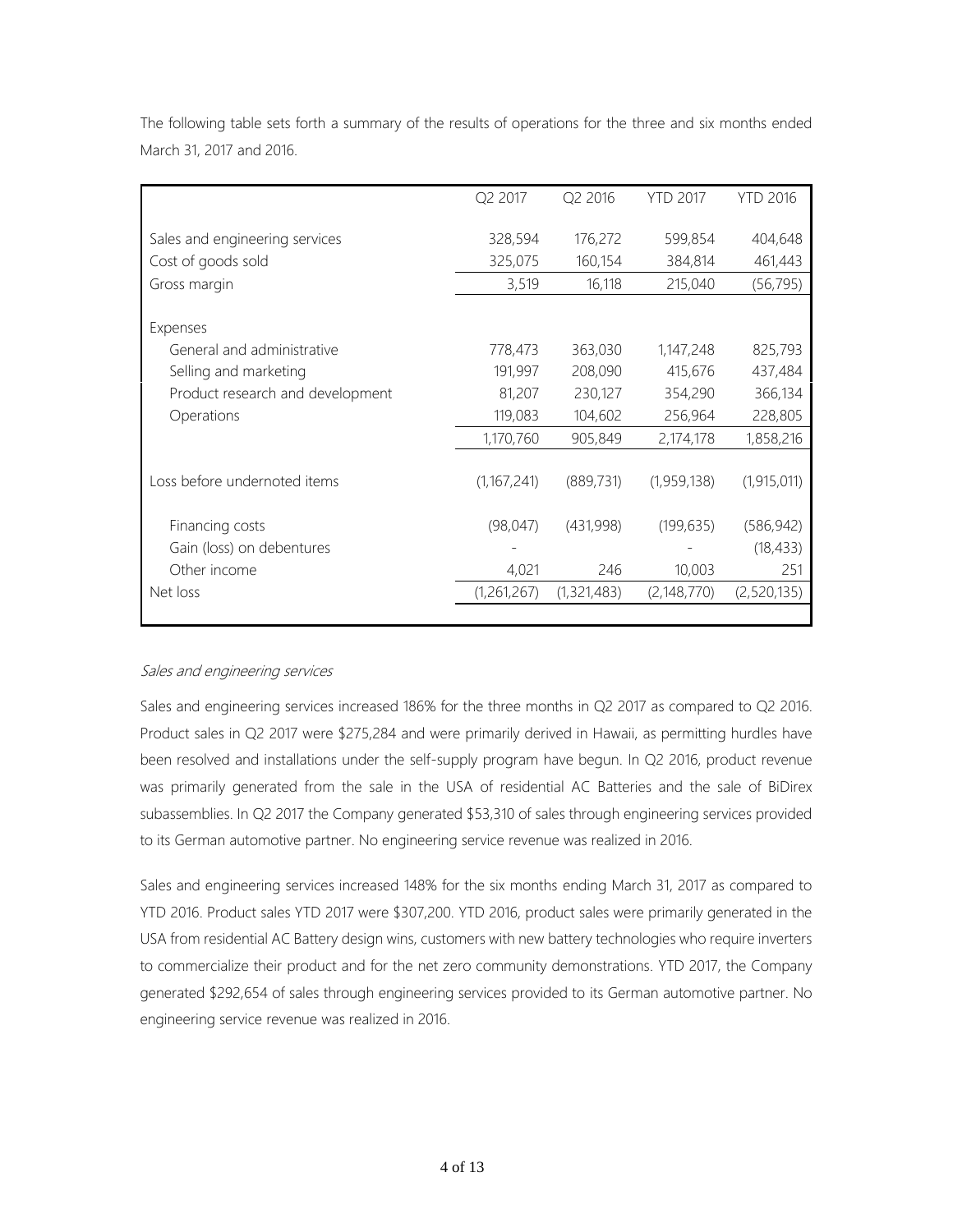The Company expects to continue to see quarterly fluctuations in the revenues generated from the Company's various markets, sales regions and sales channels due to variability associated with the timing of customer purchase decisions.

# Gross margin

Gross margins were positive for the three months ended March 31, 2017 at 1.1% or \$3,519. Product sale margins were \$15,646 or 5.7%, however, this positive margin was offset by a write down of BiDirex subassembly inventory of \$50,697 due to customers for the first generation Bi-Direx platform transitioning to the Commercial AC Battery in anticipation of updated UL 1741 certification requirements. The net margin on product sales was (12.7%) or (\$35,051). Gross margin in Q2 2016 was 9.1% or \$16,118. The Q2 2016 margin was helped by an inventory write up of \$30,271 in the quarter. Q2 2017 gross margins from engineering services were 72.4% or \$38,570.

Gross margins were 35.9% or \$215,040 for the six months ended March 31, 2017. Product sales margins were 5.5% or \$16,811. When including the write down of inventory of \$50,697, the margin is (\$33,886) or (11.0%). YTD2017, product margins were (\$56,795) or (14.0%), which includes the inventory write down of \$50,697 noted above. YTD 2017 engineering service margins were \$248,926 or 85.1%.

## Expenses

Operating costs in Q2 2017 were \$1,170,760, up from \$905,849 in Q2 2016.

- General and administrative expenses ("G&A") increased 114% in Q2 2017. The increase in G&A cost is primarily due to the recognition of a bad debt from a customer, share base payments for options issued to employees in FY 2016 and to the interim Chief Financial Officer at the beginning of the quarter and an increase in legal and professional fees largely related to ongoing litigation. G&A expenses consist primarily of salaries (including the value of stock options for all employees), employee benefits and overhead expenses that are not otherwise allocated to other categories, occupancy, all professional fees, travel costs, and non-cash expenses for unrealized foreign exchange gains and losses and amortization.
- Selling and marketing costs in Q2 2017 remained relatively consistent with Q2 2016. Included in these costs are salaries and benefits of personnel employed in marketing and customer account relationships, travel, costs of trade shows and a portion of the Chief Technology Officer's ("CTO") salary.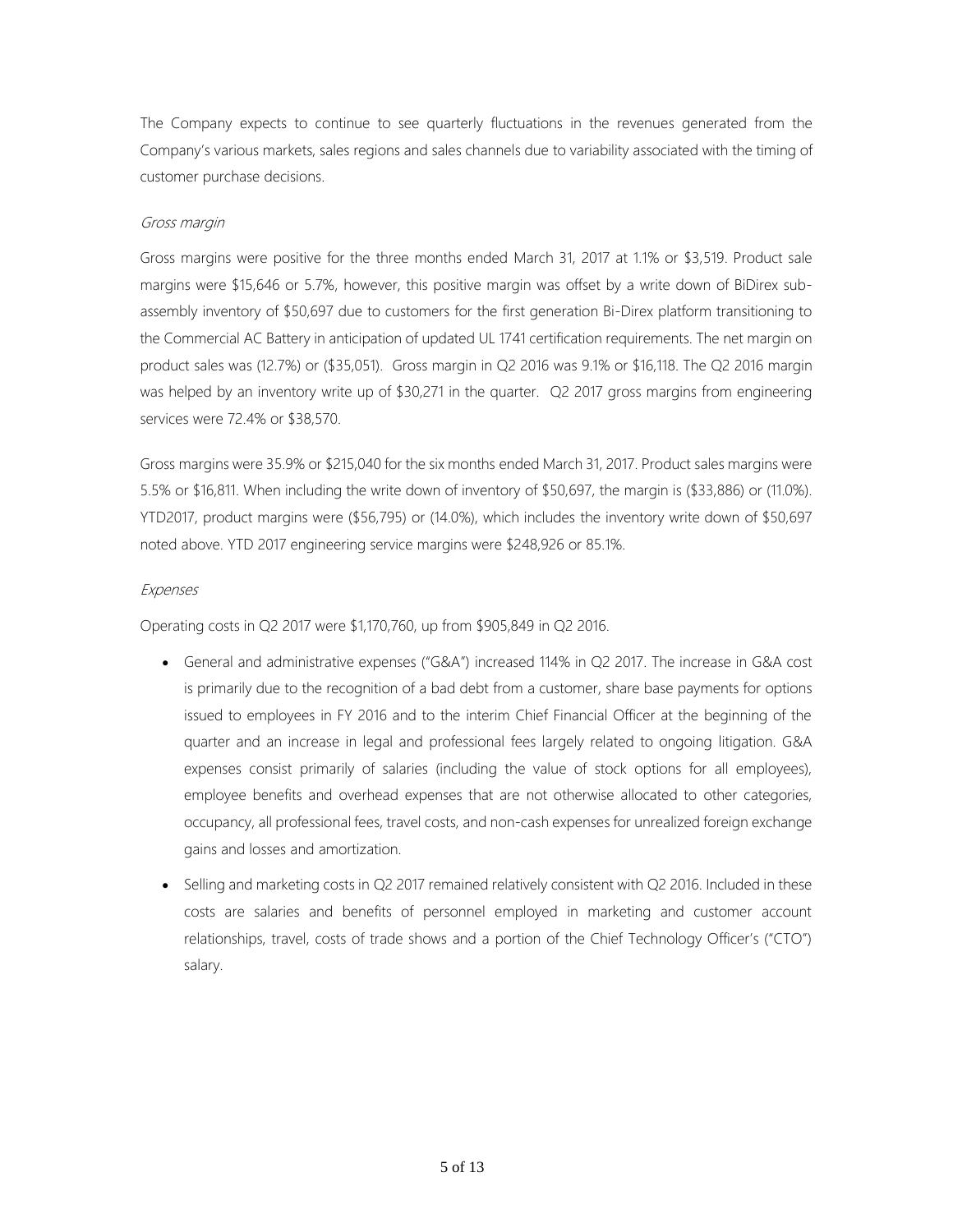• Product research and development costs in Q2 2017 decreased 73% from Q2 2016. The decrease is primarily due to the receipt of funds from a government grant for costs associated with the development of the Company's Commercial AC Battery product. Product research and development cost in Q2 2016 included costs associated with a customer's certification and finalizing the Residential AC Battery development. Included in product research and development are costs associated with prototype development and certification, market analysis in support of new product definition, salaries and benefits of the engineering group, and a portion of the CTO compensation.

Operating costs YTD 2017 were \$2,174,178, up from \$1,858,216 YTD 2016.

- General and administrative expenses increased 39% YTD 2017. The increase in G&A cost is primarily due the above noted bad debt expense and the increase in legal and professional fees largely related to ongoing litigation.
- Operations cost increased 12% YTD 2017. The increase in operations cost was related to casual labour costs which were not incurred in 2016. Included in this amount are salaries and benefits of employees directly allocated to this function and direct costs incurred to support manufacturing and supply chain activities.

## Financing Costs

• Financing costs were down for the quarter and YTD 2017 when compared to the same periods in 2016. The decrease is primarily attributable to a decrease in interest associated with the debentures, and no amortization of financing fees.

# Analysis of Use of Proceeds

The following table sets forth a comparison of planned use of proceeds from the June 30, 2016 equity financing with amounts expended to March 31, 2017.

|                                                            | Planned     | Incurred to |
|------------------------------------------------------------|-------------|-------------|
|                                                            |             | Q2 2017     |
|                                                            |             |             |
| Repayment of debt                                          | \$2,000,000 | \$1,061,868 |
| Hiring of new employees                                    | 600,000     | 54,033      |
| Office relocation and capital improvements to research lab | 500,000     |             |
| Acquisition of production equipment                        | 300,000     | 59,330      |
| Marketing and business development initiatives             | 300,000     | 235,580     |
|                                                            | \$3,700,000 | \$1,410,811 |
|                                                            |             |             |

Repayment of Eguana's debt is currently made on a quarterly basis.

Hiring of new employees and office relocation has been delayed due to delays in the Hawaiian and Australian market.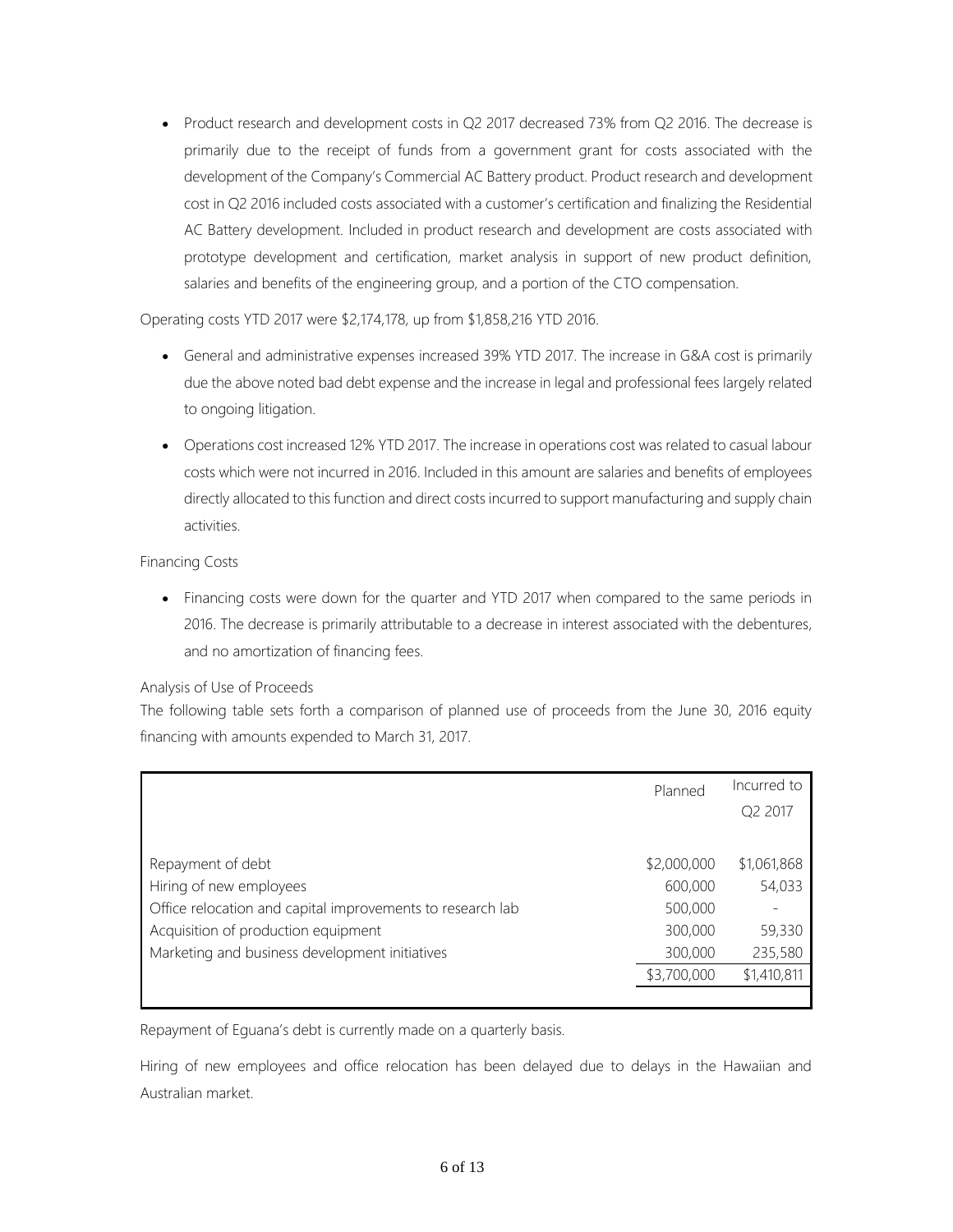The remaining planned use of proceeds is expected to occur in the remainder of calendar 2017.

| Operating activities                    | Q2 2017     | Q2 2016     | <b>YTD 2017</b> | <b>YTD 2016</b> |
|-----------------------------------------|-------------|-------------|-----------------|-----------------|
| Net loss                                | (1,261,267) | (1,321,483) | (2,148,770)     | (2,520,135)     |
| Share-based payments                    | 60,914      | 25,657      | 78,827          | 79,361          |
| Finance costs                           | 98,047      | 432,001     | 199,635         | 586,945         |
| Amortization of capital assets          | 23,860      | 24,412      | 47,815          | 47,870          |
| Loss on debentures                      |             |             |                 | 18,433          |
| Warranty provision                      | 976         | 2,348       | 1.193           | 6,383           |
| Amortization of deferred lease          | (3,900)     | (3,900)     | (7,800)         | (7,800)         |
| Write down (write up) of inventory      | 50,697      | (30,271)    | 50,697          | 34,050          |
| Bad debt expense                        | 99,919      |             | 99,919          |                 |
| Unrealized foreign exchange loss (gain) | (4,257)     | (8, 268)    | (53, 307)       | (3,443)         |
|                                         | (935, 011)  | (879, 504)  | (1,731,791)     | (1,758,336)     |
| Net change in non-cash working capital  | 1,064       | 167,486     | (483, 248)      | (162, 730)      |
| Cash flow used in operations            | (933, 947)  | (712, 018)  | (2,215,039)     | (1,921,066)     |
|                                         |             |             |                 |                 |

MANAGEMENT DISCUSSION OF FINANCIAL RESULTS

## Net Loss

Net loss for Q2 2017 decreased \$60,214 over the net loss in Q2 2016. The decrease in net loss is primarily attributable to lower finance costs. The decrease was partially offset by higher non-cash expenses including bad debt expense, inventory write down and share based payments.

# Share-based Payments

Share-based payments were \$60,914 for the three months in Q2 2017, up from nil in Q2 2016. The share base payments were from options issued to employees in FY 2016 and to the interim Chief Financial Officer at the beginning of Q2 2017.

# Finance Costs

Finance costs in Q2 2017 decreased \$333,954 over the finance costs in Q2 2016. The decrease in finance costs is primarily due to a decrease in interest on debentures and financing fees being fully amortized in 2016.

# Bad Debt Expense

Bad debt expense in Q2 2017 includes an amount related to an accounts receivable from a customer who has declared bankruptcy.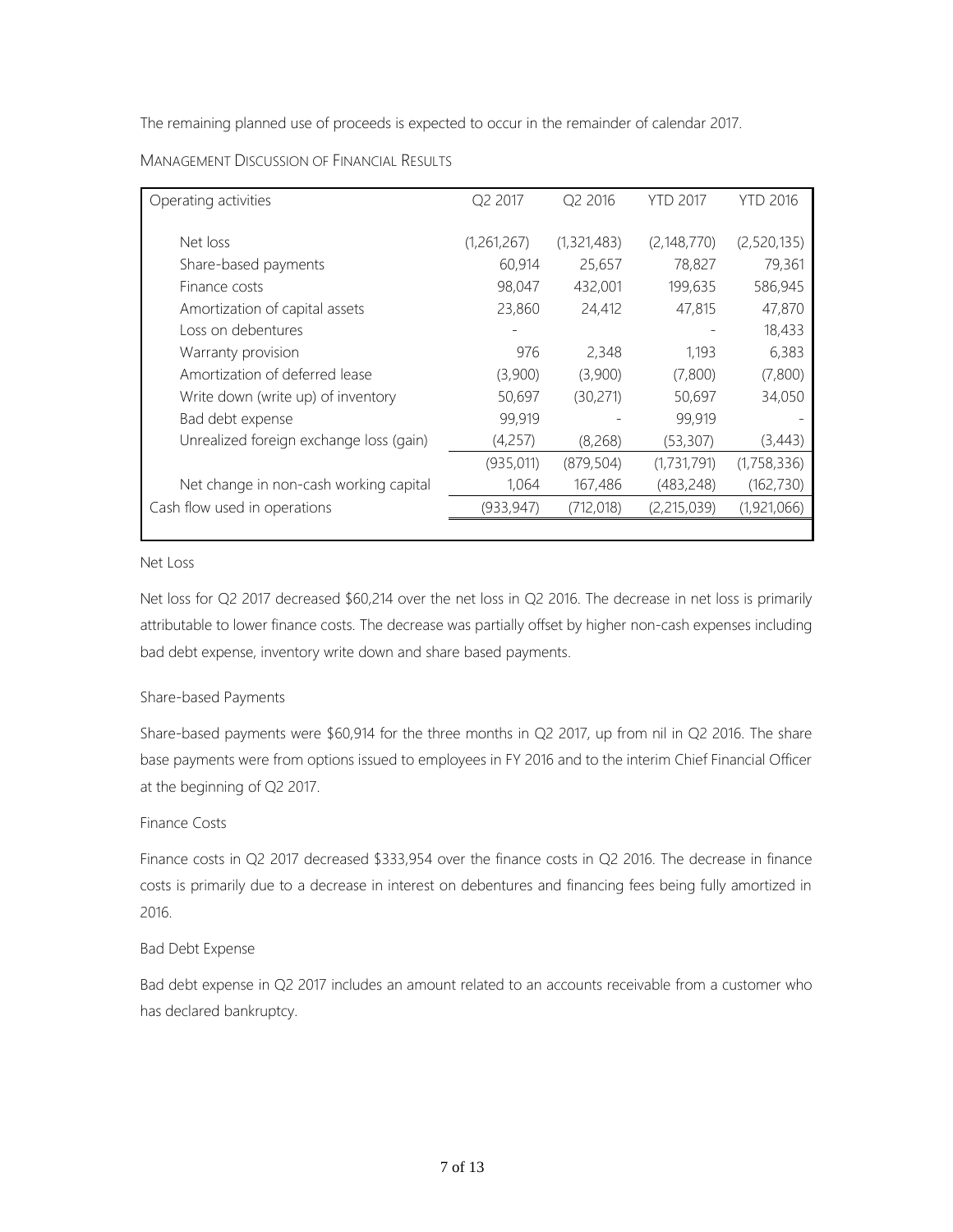## SUMMARY OF QUARTERLY RESULTS

|                    | 2017        |            |               | 2016          |             |               | 2015        |             |  |
|--------------------|-------------|------------|---------------|---------------|-------------|---------------|-------------|-------------|--|
|                    | Q2          |            | O4            | Q3            | Q2          | Q1            | Q4          | Q3          |  |
| Sales              | 328,594     | 271,260    | 9,036         | 284,980       | 176,272     | 228,376       | 1,367,075   | 1,552,853   |  |
| Net (loss)         | (1,261,267) | (887, 503) | (1, 119, 216) | (1, 195, 551) | (1,321,482) | (1, 198, 652) | (4,587,408) | (1,376,971) |  |
| Per share $(1)(2)$ | (0.01)      | (0.00)     | (0.01)        | (0.01)        | (0.01)      | (0.01)        | (0.05)      | (0.02)      |  |

(1) Basic and diluted

(2) 2016 annual earnings per share is (\$0.03) which differs from the summary above because of rounding.

## LIQUIDITY AND CAPITAL RESOURCES

#### Liquidity

The Company manages its capital with the prime objectives of safeguarding the business as a going concern, creating investor confidence, maximizing long-term returns and maintaining an optimal structure to meet its financial commitments and to strengthen its working capital position. At present, the capital structure of the Company is primarily composed of shareholders' equity. The Company's strategy is to access capital, primarily through equity issuances, asset based lending, and other alternative forms of debt financing. The Company actively manages its capital structure and makes adjustments relative to changes in economic conditions and the Company's risk profile.

Cash used in financing activities in Q2 2017 was \$298,678, and the Company used \$933,947 in operations during the quarter.

Working capital represents the Company's current assets less its current liabilities. The Company's liquidity, as measured by the Company's working capital (deficit), at the end of Q2 2017 was (\$906,928) (September 30 2016 – \$1,570,491).

The Company is required to repay \$717,166 in debentures, \$435,863 in other liabilities, \$205,648 in purchase obligations, and \$70,200 in lease obligations over the next 12 months.

The Company is currently in a dispute with a prior customer as a result of the cancellation of a supply contract. A claim has been prepared to recover 1,479,332 Euros (\$2,090,148 CAD) for unpaid invoices and interest, along with the option to claim an additional 903,584 Euros (\$1,276,674 CAD) for European inventories purchased to fulfil this contract. Litigation is inherently uncertain and while legal counsel advises that the Company has a strong case, the receivable is being carried on the books at near zero. A favorable outcome in the dispute would increase the current assets of the Company.

The above noted prior customer has made warranty claims related to the Company's first generation, 3 phase Comfort series product. Management believes this claim is without merit and that any product failures are tied directly to a fundamental system failure in the design for which the customer was solely responsible.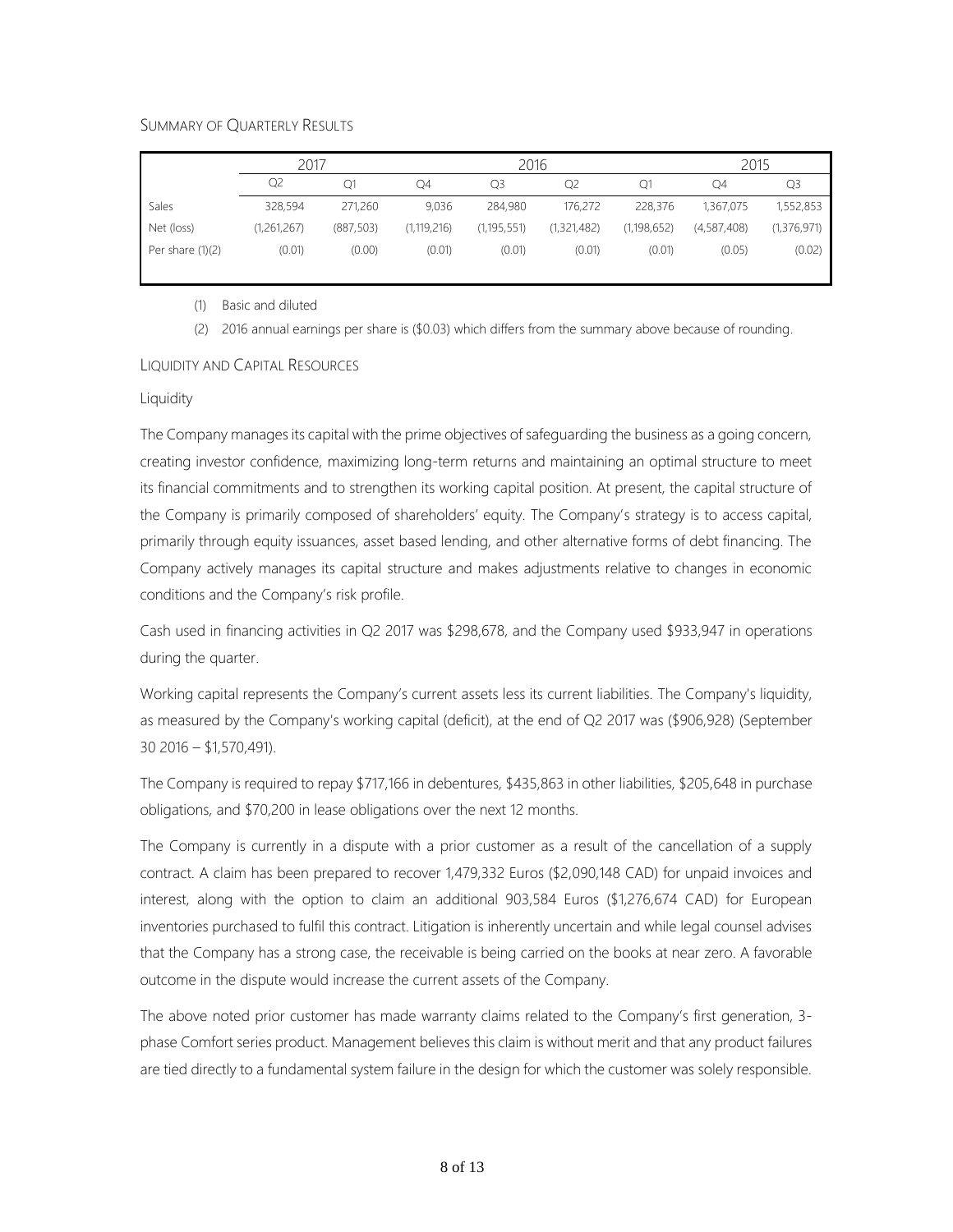The Company's former contract manufacturer submitted a claim in the Court of Queen's Bench in Alberta against Eguana for 1,534,000 Euros (\$2,167,400 CAD) related to the cancellation of the above noted supply contract. The Company is disputing 799,000 Euros (\$1,128,900 CAD) of the amount the contract manufacturer has claimed. The Company has recorded in its financial statements the undisputed amount, therefore a successful defense of the claim submitted by the former contract manufacturer would have no impact on the Company's liquidity. The Company has counter claimed the contract manufacturer for 6.8 million Euros.

## Outstanding Debt

The Company had \$1,429,500 of Series I, II and III debentures outstanding at the beginning of the 2017 fiscal year. During Q2 2017 Eguana repaid \$224,500. The Company has \$980,500 in principal outstanding as at March 31, 2017.

## Term Loan Facility

During the year ended September 30, 2016, the Company repaid the outstanding line of credit with proceeds from the issuance of common shares in September 2015 and canceled the \$1,500,000 operating line of credit.

As a result of the canceling of the line of credit, certain warrants were subject to accelerated expiration and the deferred financing cost were fully amortized.

# Shareholders' Equity and Shares Outstanding

As at May 25, 2017, 201,679,549 common shares are issued and outstanding. In addition, there are common share purchase warrants representing the right to acquire 17,406,184 common shares at an average exercise price of \$0.29 per share.

The Company has 7,299,583 employee stock options outstanding entitling the holders thereof to acquire up to 7,299,583 common shares. The weighted average exercise price of the vested options is \$0.31 per share.

The Company had no equity issuances during Q2 2017. In Q2 2016, EGT exercised its right to call the 747 LP Units issued on December 31, 2015 and issued 6,790,977 common shares.

## Off-Balance Sheet Items

As at March 31, 2017, the Company does not have any off-balance sheet arrangements that have, or are reasonably likely to have, a current or future material effect on Eguana's financial condition, results of operations, liquidity or capital expenditures.

## CAPITAL EXPENDITURES

In Q2 2017, capital expenditures totaled \$36,327 (Q2 2016 - nil) and were primarily incurred with respect to the purchase of new lab equipment.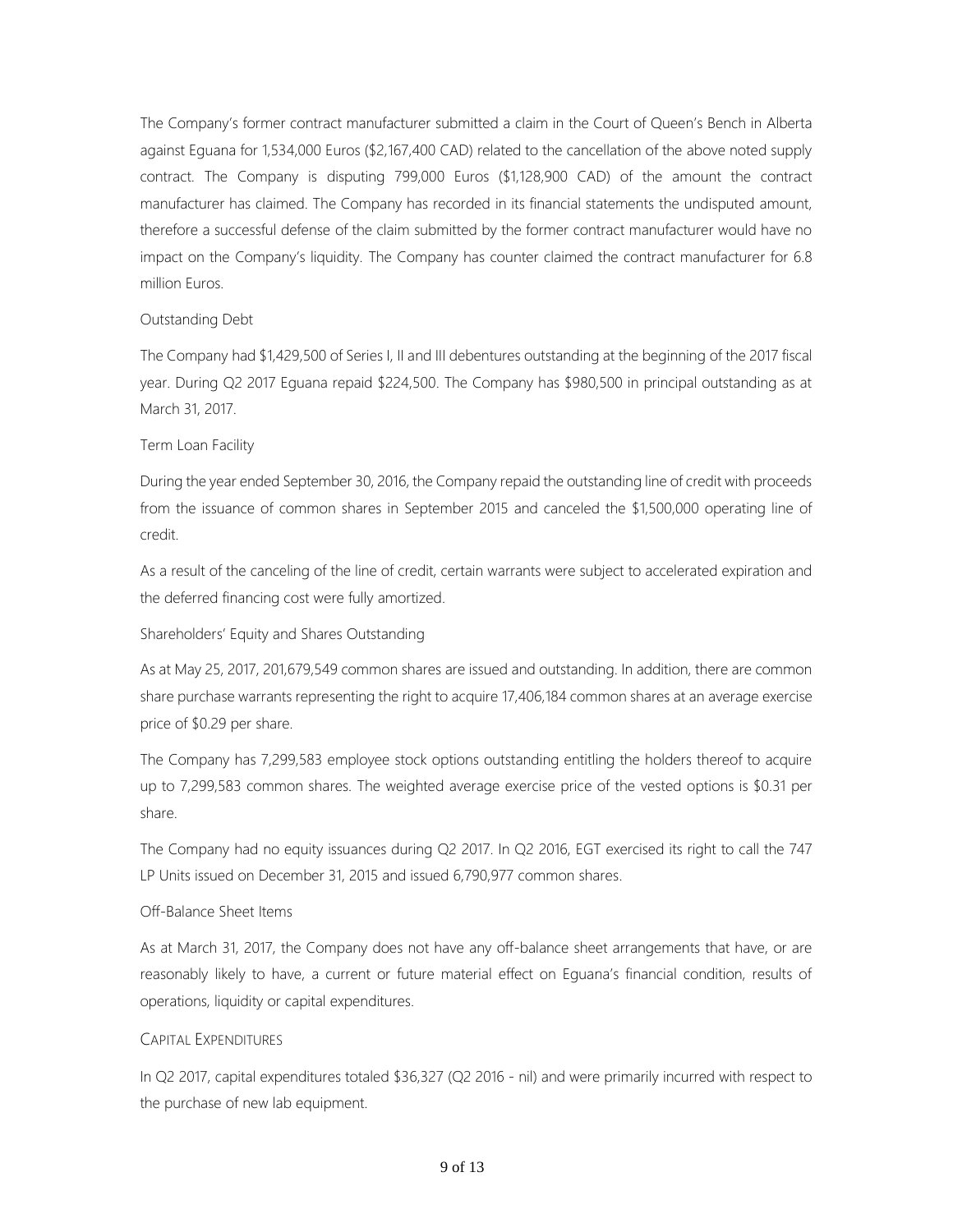## RELATED PARTY TRANSACTIONS

The Company had the following related party transaction:

|                                  | Three months ended |         | Six months ended |         |  |
|----------------------------------|--------------------|---------|------------------|---------|--|
|                                  | 2017               | 2016    | 2017             | 2016    |  |
|                                  | \$                 | \$      | \$               |         |  |
| General and administrative       | 95,750             | 54,000  | 159,138          | 108,000 |  |
| Product research and development | 14,623             | 11,591  | 27,616           | 23,182  |  |
| Selling and Marketing            | 34,121             | 27,046  | 64,438           | 54,091  |  |
| <b>Operations</b>                |                    | 12,000  |                  | 24,000  |  |
| <b>Total</b>                     | 144.494            | 104,637 | 251,192          | 209,273 |  |

Included in accounts payable and accrued liabilities is \$195,823 (March 2016 - \$257,412) due to directors and key management personnel.

During Q2 2017 the Company paid \$36,318 (Q2 2016 - \$56,640) to its former CEO as part of a settlement agreement and incurred \$25,829 (Q2 2016 - \$28,146) of accretion as the obligation matures.

In January 2017, the Company issued 200,000 stock options with an exercise price of \$0.27 to the Interim Chief Financial Officer. The options vested immediately and expire five years from the grant date. The fair value of the options was determined to be \$43,390.

In May 2017, the Company issued 200,000 options with an exercise price of \$0.2X to the Interim Chief Financial Officer. The options vested immediately and expire five years from the grant date. The fair value of the options was determined to be \$43,390.

## RISK FACTORS AND RISK MANAGEMENT

Risk factors and risk management are detailed in the annual MD&A filed on SEDAR at [www.sedar.com](http://www.sedar.com/) on January 27, 2017 and have not materially changed since that time.

## Going Concern

The condensed interim consolidated financial statements were prepared on a going concern basis. The going concern basis of accounting assumes that the Company will continue its operations for the foreseeable future and will be able to realize its assets and discharge its liabilities and commitments in the normal course of business.

At March 31, 2017, the Company had not achieved profitable operations since its inception and had an accumulated a deficit of \$52,387,464 (March 2016 - \$47,923,927) and recognized a cash flow deficiency from operations for the six-month period ended March 31, 2017 of \$2,215,039 (March 2016 - \$1,921,066).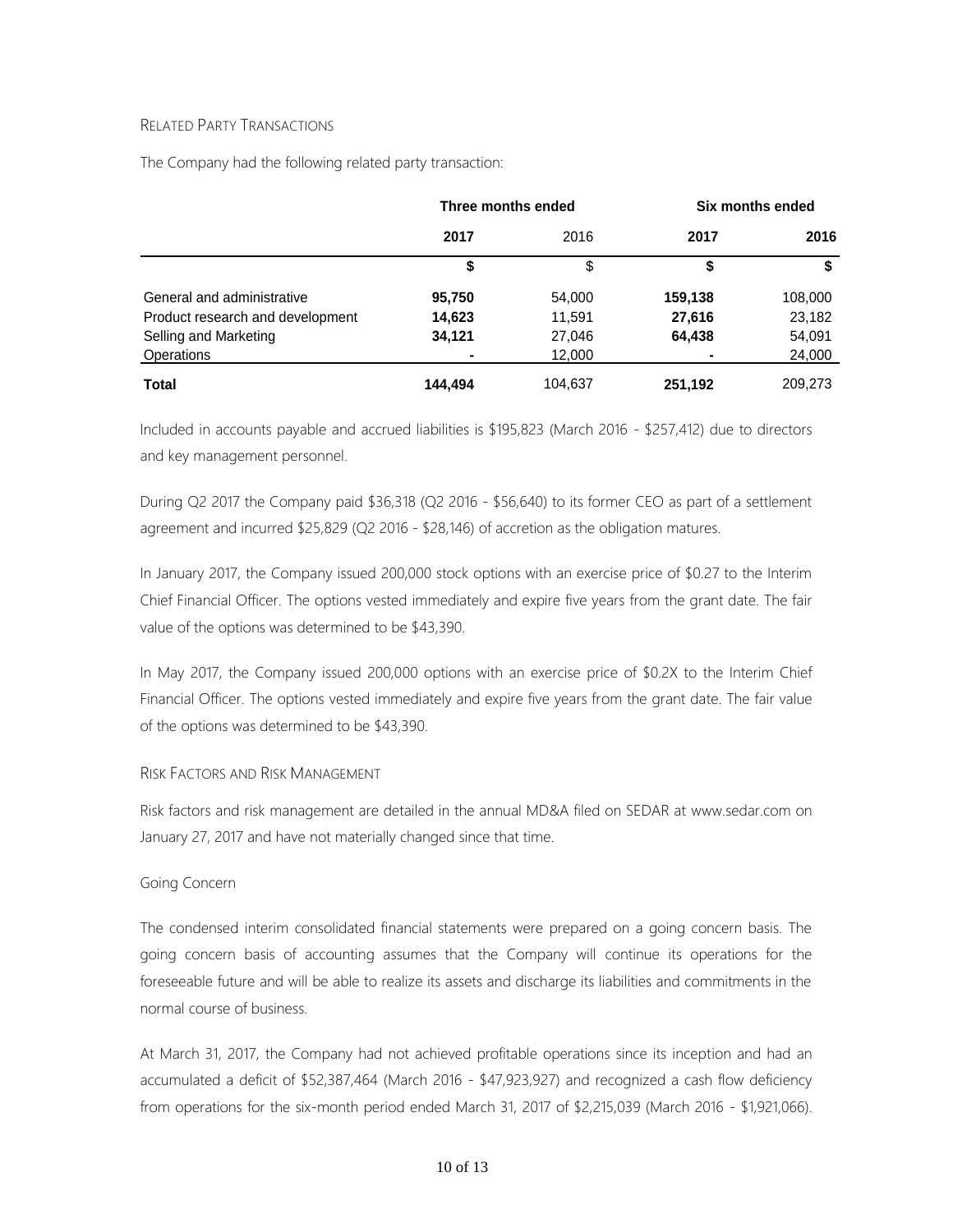Whether and when the Company can attain profitability and positive cash flows from operations is uncertain. The lack of profitable operations and cash flow deficiency may cast significant doubt on the Company's ability to continue as a going concern.

The Company currently has working capital (deficit) of (\$906,928) (September 30, 2016 – \$1,570,491).

The ability to continue as a going concern is dependent on completing equity or debt financings and generating profitable operations in the future in order to meet liabilities as they come due and enable the Company to continue operations. The ability to continue as a going concern may be adversely impacted by the loss of customers and falling sales per customer. To address its financing requirements, the Company may seek financing through the issuance of common shares, first preferred shares, units of EGT Limited Partnership and debentures. The outcome of these matters cannot be predicted at this time.

## ACCOUNTING POLICIES

There have been no changes to the Company's critical accounting estimates and policies for the period ending March 31, 2017. Significant accounting policies are disclosed in note 4 of the annual audited consolidated financial statements for the year ended September 30, 2016.

Accounting Pronouncements Issued but Not Adopted

The IASB has issued the following new and revised standards and amendments, which are not yet effective for the period ended March 31, 2017:

## (a) IFRS 9, Financial Instruments ("IFRS 9")

IFRS 9 reflects the first phase of the IASB's work on the replacement of IAS 39 "Financial Instruments, Recognition and Measurement". The standard revises and limits the classification and measurement models available for financial assets and liabilities to amortized cost or fair value. IFRS 9 is effective for annual periods on or after January 1, 2018.

# (b) IFRS 15, Revenue from Contracts ("IFRS 15")

IFRS 15 was issued in May 2014 and establishes a five-step model to account for revenue arising from contracts with customers. Under IFRS 15, revenue is recognized at an amount that reflects the consideration to which an entity expects to be entitled in exchange for transferring goods or services to a customer. The new revenue standard will supersede all current revenue recognition requirements under IFRS. Either a full retrospective application or a modified retrospective application is required for annual periods beginning on or after January 1, 2018. Early adoption is permitted.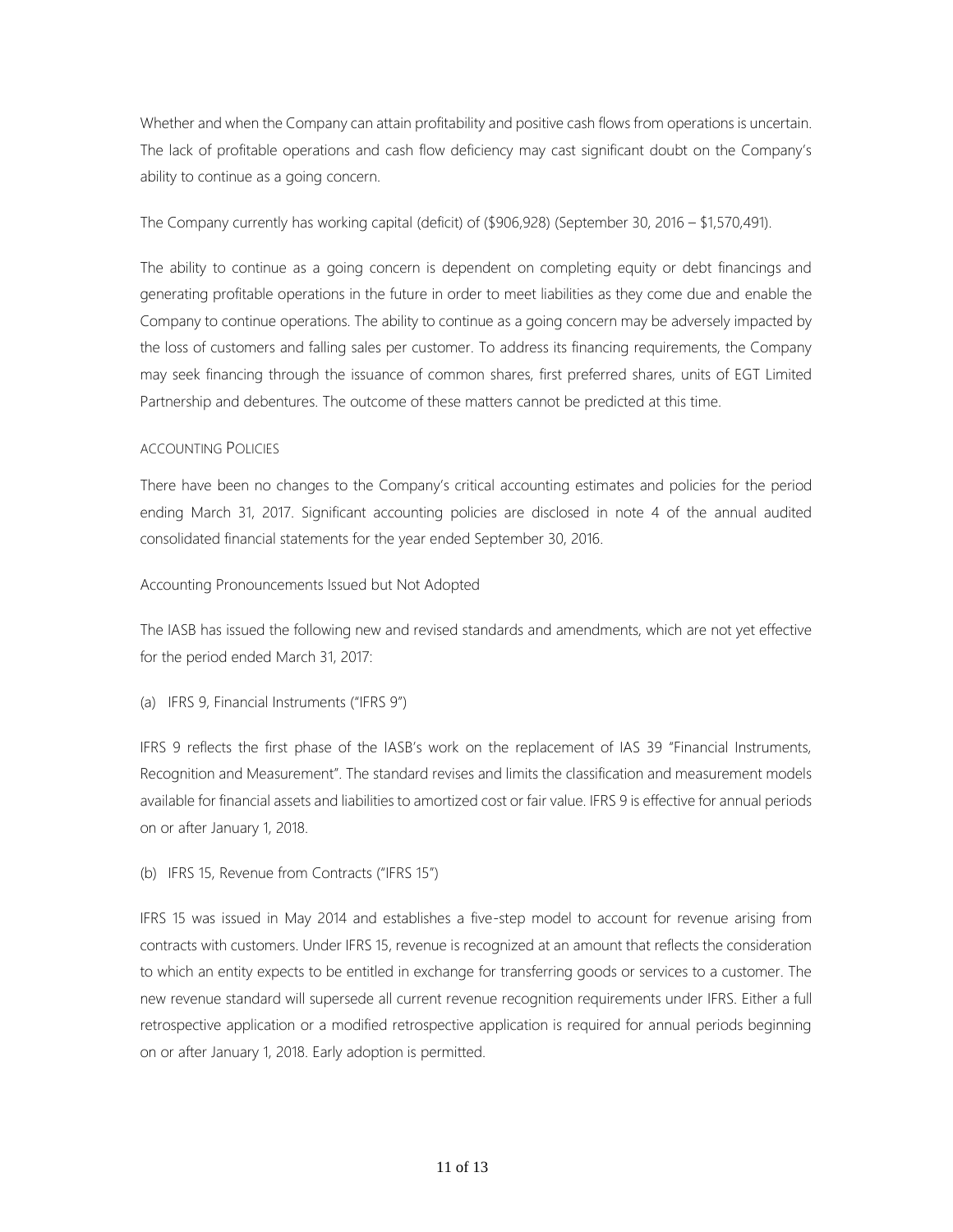#### (c) IFRS 16, Leases ("IFRS 16")

IFRS 16 was issued in January 2016 and it replaces IAS 17 "Leases", IFRIC 4 "Determining whether an Arrangement contains a Lease", SIC-15 "Operating Leases-Incentives" and SIC-27 "Evaluating the Substance of Transactions Involving the Legal Form of a Lease". IFRS 16 sets out the principles for the recognition, measurement, presentation and disclosure of leases and requires lessees to account for all leases under a single on-balance sheet model similar to the accounting for finance leases under IAS 17. IFRS 16 is effective for annual periods beginning on or after January 1, 2019.

#### (d) IAS 1, Presentation of Financial Statements ("IAS 1")

In December 2014, the IASB issued amendments to IAS 1, clarifying guidance on the concepts of materiality and aggregation of items in the financial statements, the use and presentation of subtotals in the statement of operations and comprehensive income or loss, and providing additional flexibility in the structure and disclosures of the financial statements to enhance understandability. The amendments to IAS 1 may be applied immediately, and become mandatory for annual periods beginning on or after January 1, 2016.

The company is currently evaluating the impact of adopting the standards noted above.

#### ADVISORY SECTION

#### Forward-Looking Statements

This MD&A contains forward-looking information and forward-looking statements (collectively, "forwardlooking statements") within the meaning of applicable securities laws that and are based on certain assumptions and analysis made by the Company's management as of the date of this MD&A. Forwardlooking statements include, without limitation, statements with respect to investment objectives and strategy, the development plans of the Company, regulatory changes, availability of customers, market penetration, the Company's intentions, results of operations, levels of activity, future capital and other expenditures (including the amount, nature and sources of funding thereof), business prospects and opportunities, construction timetables, extent of solar resource usage and future growth and performance opportunities. The words "believes", "expects", "expected", "plans", "may", "will", "projects", "anticipates", "estimates", "would", "could", "should", "endeavours", "seeks", "predicts", "intends", "potential", "opportunity", "target" or variations of such words of similar expressions thereto and the negatives thereof, identify forward-looking statements. In particular, this MD&A includes forward-looking statements with respect to the future dynamics and size of the solar PV and energy storage market and segments thereof; statements concerning the Company's expectations of future relationships as well as the size of the market for power electronics; statements concerning the Company's sales; and statements concerning factors which management believes may be relevant in assessing whether the Company's plans are achievable.